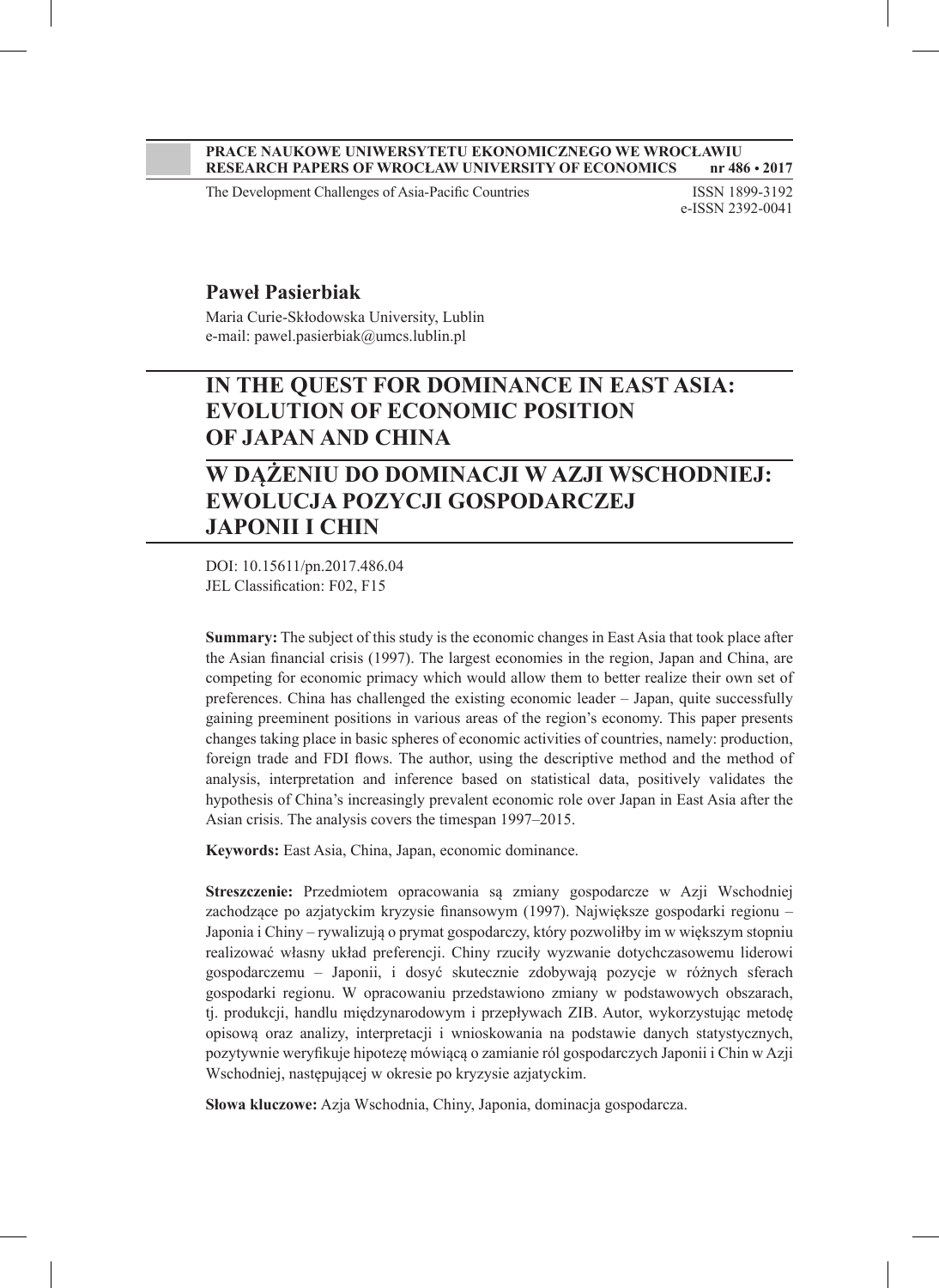### **1. Introduction**

East Asia, being one of the most dynamically developing regions in the world, is also an area where a continuous struggle for economic influence takes place. The unequal economic development of countries, the emergence of new and decline of old growth centers, adjustment processes, all these make the pattern of economic forces in East Asia evolving. As a consequence, certain countries command varying degrees of importance and possibilities of economic influence in the region.

East Asia is home to two of the world's three major economies – China and Japan. The unprecedentedly rapid economic development of Japan after World War II made it the *de facto* second largest economy in the world in the late 1960s and the strongest in East Asia. In the 1980s China entered the path of accelerated economic growth and in 2010 replaced Japan as the world's second-strongest economy. The rivalry for economic influence between such economically powerful countries is also evident in the region to which they belong. Achieving economic advantage means greater possibilities for realizing their own preferences, so both countries seek to secure economic domination in East Asia.

The aim of this article is to present the evolution of the economic position of Japan and China in East Asia since the Asian financial crisis (1997) based on basic indicators illustrating the changes taking place in selected economic areas, i.e. production, foreign trade and foreign direct investments. The analysis undertaken is to verify the hypothesis that there is a reversal of the economic position of Japan and China in East Asia, which has taken place particularly rapidly in the last two decades.

Verification of the hypothesis will be possible through the use of research methods, including mainly descriptive methods, a method of analysis, interpretation and inference based on statistical data. The statistics used are derived from UNCTAD, the IMF and the Conference Board. The research period covers the years following the Asian financial crisis, i.e. the years 1997–2015.

### **2. Remarks on economic interdependence and dominance**

Economic history provides many examples of countries trying to influence the rules governing international relations. Almost all countries with power used it to achieve particular benefits.<sup>1</sup> This has taken place on a global scale, but it also occurs on a regional basis. The category of "power" is often used in political science, but it also has meaning and interpretation in economics. The classical definition of "power" defines it as the ability of an actor to get others to do something they otherwise would not do [Keohane, Nye 2011]. Power is also understood as the ability to make or resist change. Yet another interpretation says that power is the ability to get what we want

<sup>&</sup>lt;sup>1</sup> It is not just about the benefits of economic nature, but about all kinds of benefits that are important to a particular country.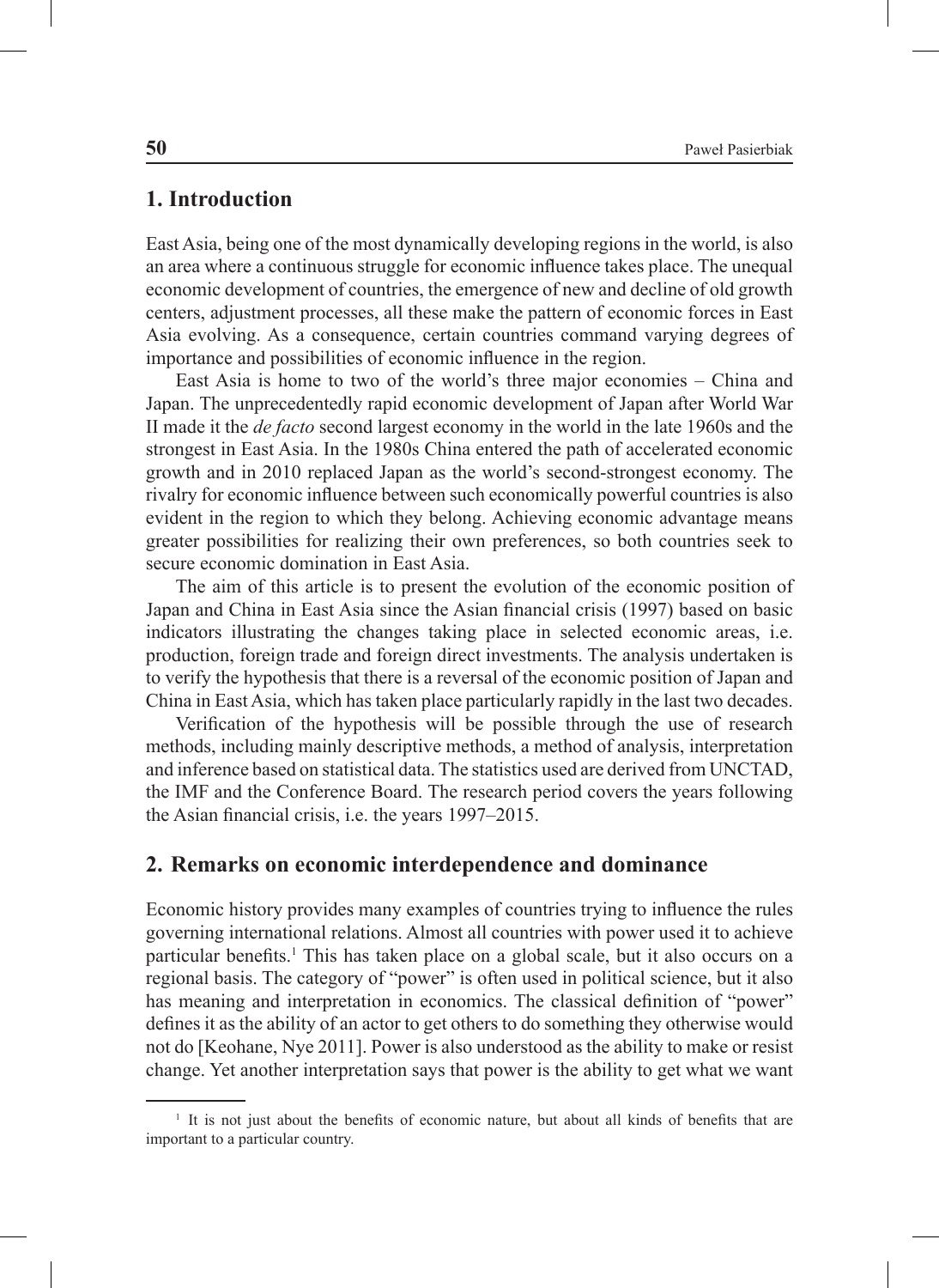[Nye 2011]. From the point of view of the effectiveness of a country's ability to influence its political, social, economic and even environmental circumstances, the greater the strength and the greater the possibility and willingness to use it, the greater the possibility of realizing its own system of preferences. As a result, every country is trying to increase its power. It is worth emphasizing that force is a multidimensional category: it exists in the political (and/or military) and economic sphere but also in the field of so called soft power [Nye 2011]. A country that is powerful in all dimensions has the greatest potential for influencing the environment.

In contemporary conditions, there are many possible organizational forms for regional and world economy [Lubbe 1994]: from interdependence through domination, leadership to hegemony. All of these can occur at the same time, and each normally functioning system incorporates elements of all the above forms of influence.

Since this paper focuses primarily on the economic dimension of power, which is essentially present in interdependence and dominance, it is worth defining these terms synthetically. Interdependence is usually understood by economists as the sensitivity of economic behavior in one country to developments or policies originating outside its own borders [Baldwin 1980]. Interdependence requires economic openness and relative equality of economic potentials (partners' reaction capacity).

Dominance is primarily related to economic power. Kindleberger [1970] pointed out that economic power means the ability to achieve dominance or control. One entity (or a group of entities) influences decisions and behaviors of others either directly or by defining the parameters or rules of the game in mutual relations [Lubbe 1994]. Countries are formally equal (sovereign), but differences in economic potential, which can also be heavily influenced via political dominance or weakness, lead the weaker partners adjusting to stronger partner's requirements because of the "weight" of their economic power. As a consequence, the dominant economy has more freedom to set and implement its own preferences and thus influence market parameters. A dominated country is usually subordinate to a changing situation. Economic domination is often the result of the geographical location and its relative resource endowment, appearance and development of a new growth center.

This is the case of East Asia, $2$  where the existing system has been shaken by the emergence of China as a major economic hub for its partners in the region. At the same time, Japan's dominant economic position in the region has been challenged. Due to the fact that both Japan and China are important economies (occupy second and third place, respectively, in terms of the share of the world GDP) their relative power determines the direction of changes for the whole region. Economic power gives the countries the ability to effectively influence internal processes and to realize

<sup>2</sup> In this paper East Asia is understood as an area of 13 countries with different levels of economic development. It consists of 10 ASEAN countries (Brunei Darussalam, Cambodia, Indonesia, Lao PDR, Malaysia, Myanmar, the Philippines, Singapore, Thailand and Viet Nam) and China, Japan and South Korea.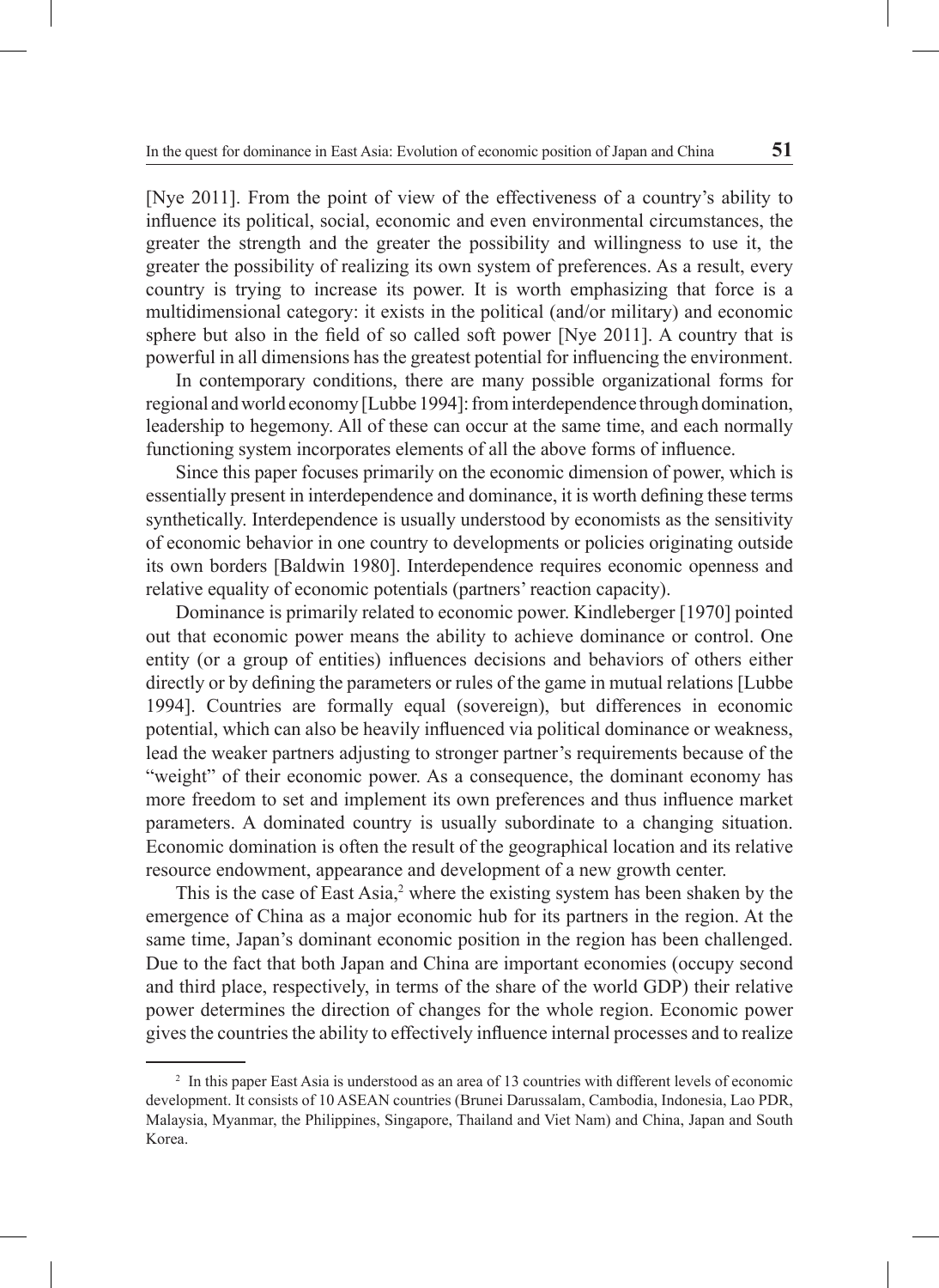their own interests. At present, Japan and China are increasingly interested in an active shaping of relations in the region, thus fostering their economic leadership [Dent 2012].3 This is why the presentation of the evolution and the assessment of the economic position of both countries in East Asia are so important.

## **3. Evolution of economic position of Japan and China in East Asia in selected areas**

### **3.1. Production**

In the years 1997–2015, both the world economy as well as the economies of China and Japan experienced important, multi-dimensional changes. From an economic conditions' perspective, this period was differentiated. After the Asian financial crisis (1997), which unequally touched Japan and China, positive economic growth in both countries was observed. However, Japan has performed far worse than China. While in Japan, the growth rate did not exceed 2.5%, and was often close to zero (2002, 2003), in China the dynamics were high, with a tendency to increase and in 2007 reached 14.2% [UNCTAD 2017]. The situation was further complicated by the outbreak of the global financial and economic crisis in 2008. Most of the world economies, including Japan and China, experienced a slowdown in economic growth. An illustration of the changes taking place in East Asia are shown in Fig. 1.



**Fig. 1.** GDP growth in the World and East Asia in the years 1997–2015 (%) Source: own preparation based on [UNCTAD 2017].

<sup>&</sup>lt;sup>3</sup> This can be illustrated by the pursuit of both Japan and China for the creation of preferential trade agreements [Hisane 2006].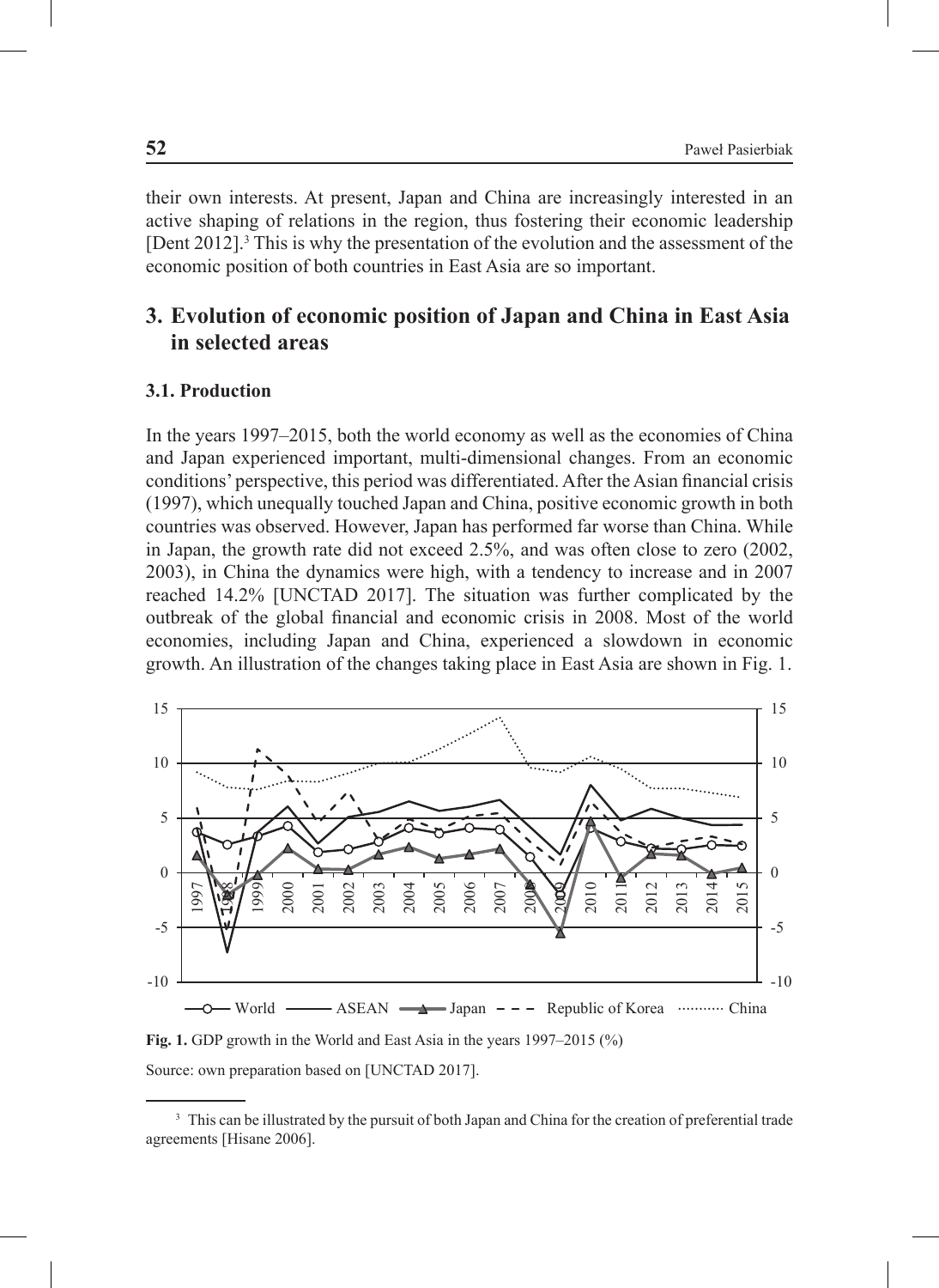Among the countries presented in Fig. 1, the Japanese economy was hit the most by the crisis, with GDP falling by 1% in 2008 and by 5.5% the following year. In the same years, China's GDP growth was +9.6 and +9.2%. In the following years, Japan's situation improved slightly, but China showed continued higher growth dynamics. Analysis of statistical data (Fig. 1) indicates that since the 1997 crisis, the gap between Japan and China has fluctuated between 6 and 14.7 p.p. in favor of the latter. Consequently, it must have led to a change in the economic position of countries in the region measured by the share of GDP (see Fig. 2).



Source: own preparation based on [UNCTAD 2017].

While the share of ten ASEAN countries and South Korea has not changed significantly during the period considered, accounting altogether for around 20–21% of GDP in East Asia, the roles of Japan and China in regional product development have largely reversed. In 1997, as much as 63.3% of East Asian GDP was created by Japan, while China's share was less than 17%. However, since then, the dynamics of economic growth has made China's share growing systematically, while Japan's economic prowess was declining. According to data presented in Fig. 2, in 2013, China has replaced Japan as the strongest economy in East Asia and for the first time China' s share in regional GDP (40%) exceeded that of Japan (38.6%). By 2015, the difference reached 6.7 p.p. in favor of China (42.7%).

Since it is labor productivity and its associated costs which are key factors in economic growth, it is worthy to analyze the changes in this area in the described economies. The measure of labor productivity is the real product per unit of labor input (e.g. hour worked or employee). In the analyzed period, Japan's labor productivity was far superior to that of China, but positive trends for Chinese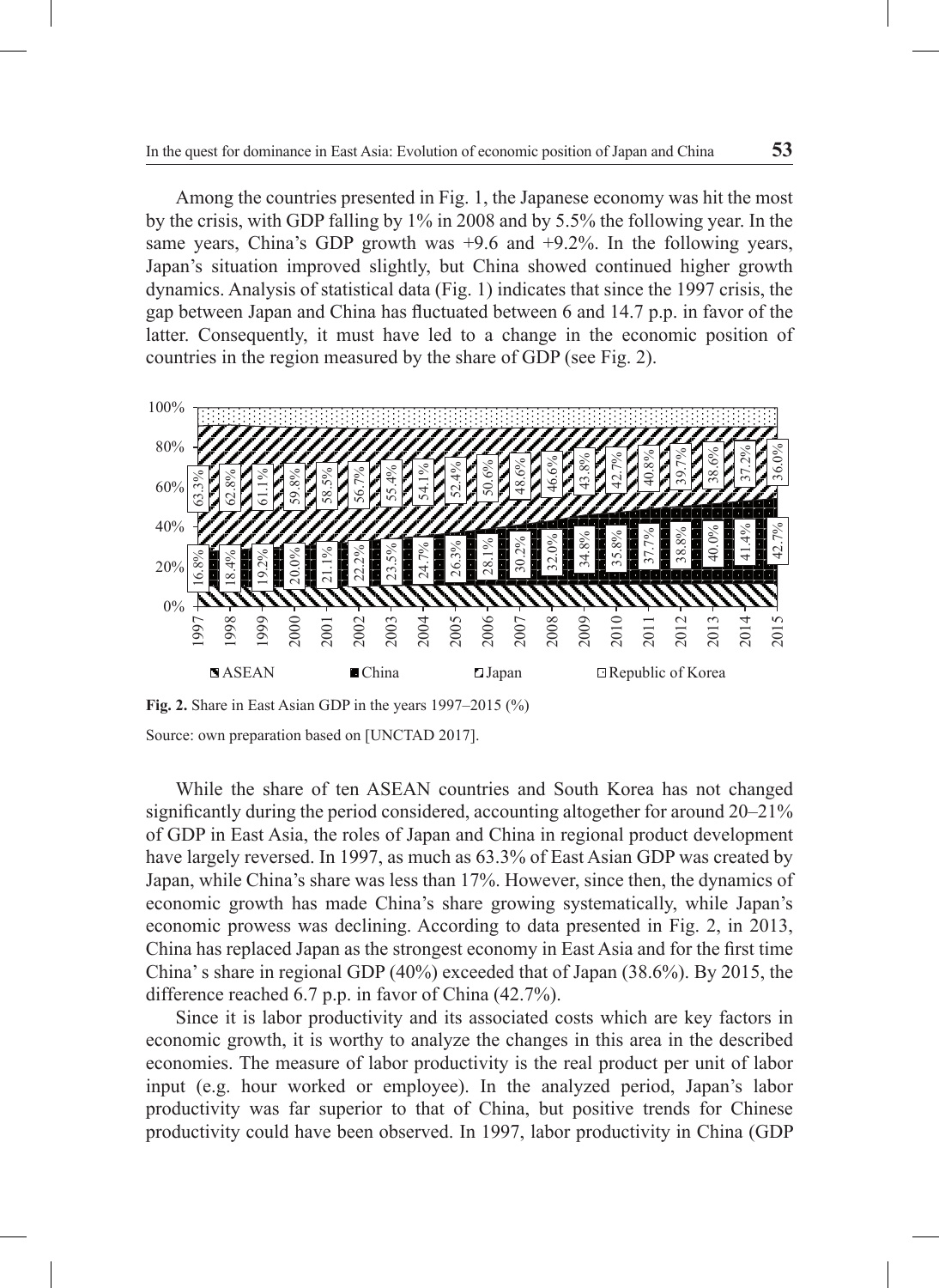per employee) of USD 6529, represented only 10.8% of Japan's labor productivity (USD 60,417) [Conference Board 2016]. By 2015, the situation has changed. This year, productivity in China was USD 23,486, which accounted for 30.5% of Japan's productivity (USD 74,775). Compared to 1997, China's labor productivity increased almost fourfold. The improvement in its position relative to Japan was made possible by favorable changes in labor productivity growth. According to data in Table 1 throughout the analyzed period the labor productivity was growing faster in China than in Japan. Only in 1998 China recorded a lower labor productivity growth rate, but in the remaining years the difference in China's advantage was sometimes as high as 12 p.p. High productivity growth should be linked to improved total factor productivity, increased capital expenditure and technological progress.

|                      | ∼<br>◦<br>⌒<br>- | $\infty$<br>ö<br>◦<br>– | ⌒<br>Ö<br>$\circ$<br>− | 8<br>$\circ$<br>$\sim$ | $\overline{\phantom{0}}$<br>0<br>$\approx$ | 8<br>$\Omega$ | $\sim$<br>⊝<br>Ò<br>$\sim$ | ↤<br>0<br>Ō<br>$\sim$ | 2005 | 2006 | ∼<br>$\odot$<br>$\sim$ | $^{\circ}$<br>$\circ$<br>Ñ | ව<br>Ò<br>$\sim$ | 0<br>$\overline{\phantom{0}}$<br>$\circ$<br>$\sim$ | −<br>-<br>0<br>$\mathbf{\bar{c}}$ | $\sim$<br>$\overline{\phantom{0}}$<br>0<br>$\mathbf{\tilde{N}}$ | ొ<br>−<br>0<br>$\mathbf{\bar{r}}$ | +<br>201 | m<br>−<br>0<br>$\mathbf{\Omega}$ |
|----------------------|------------------|-------------------------|------------------------|------------------------|--------------------------------------------|---------------|----------------------------|-----------------------|------|------|------------------------|----------------------------|------------------|----------------------------------------------------|-----------------------------------|-----------------------------------------------------------------|-----------------------------------|----------|----------------------------------|
| Japan                | 1.9              | 0.0                     |                        |                        |                                            | q             |                            | $2.0^{\degree}$       | 0.9  | ن د  | າ າ<br>. .             | $-0.$                      | $-3.8$           | 5.4                                                |                                   |                                                                 | 0.9                               | $-0.4$   | 0.6                              |
| China                | 6.9              | $\Omega$ .<br>–         |                        | 6.6                    | 6.1                                        | $8_{.1}$      | $\cdot$ .                  |                       |      |      | 11.4                   | 5.0                        | 8.2              | 12.8                                               | 8.1                               |                                                                 | 6.0                               | 5.8      | 3.7                              |
| Difference<br>(p.p.) |                  | $1.0-1$<br>–            |                        |                        |                                            | 6.3           | 5.3                        | 6.5                   | 10.2 | 10.1 | 9.3                    | 5.0                        | 12.0             | ⇁<br>7.5                                           | 8.2                               |                                                                 | 5.                                | 6.2      | 3.1                              |

**Table 1.** Growth of Labor Productivity per person employed, % change

Source: [Conference Board 2016].

In conclusion, changes in China's and Japan's contribution to regional GDP lead to the observation that Japan has definitely lost its significance, while China is the most important economy in this respect. Since 2013 China has been the strongest economy with the share of GDP in East Asia reaching 42.7% in 2015. However, it is worth remembering that Japan is still the country with much higher labor productivity.

#### **3.2. Foreign trade**

The second important area in which the rivalry between Japan and China for economic primacy in the region takes place is international trade. Both Japan and China have made foreign trade an important factor in their development. Japan achieved its greatest trade significance in the early 1990s when its share of world exports reached ca. 10% [Pasierbiak 2011], while China has only recently become the world leader in global trade, becoming the world's preeminent global exporter of goods [WTO 2017]. Important changes have also occurred in intra-East Asian trade. Table 2 summarizes information on the share of major exporters and importers in the region's trade.

The data analysis indicates that significant changes in the geographical structure of East Asian internal trade occurred during the period considered. In 1997, the largest exporter was ASEAN, with 41.5% share, followed by Japan (31.3%), third was China (14.2%), and then Korea with the share of 12.9%. However, in the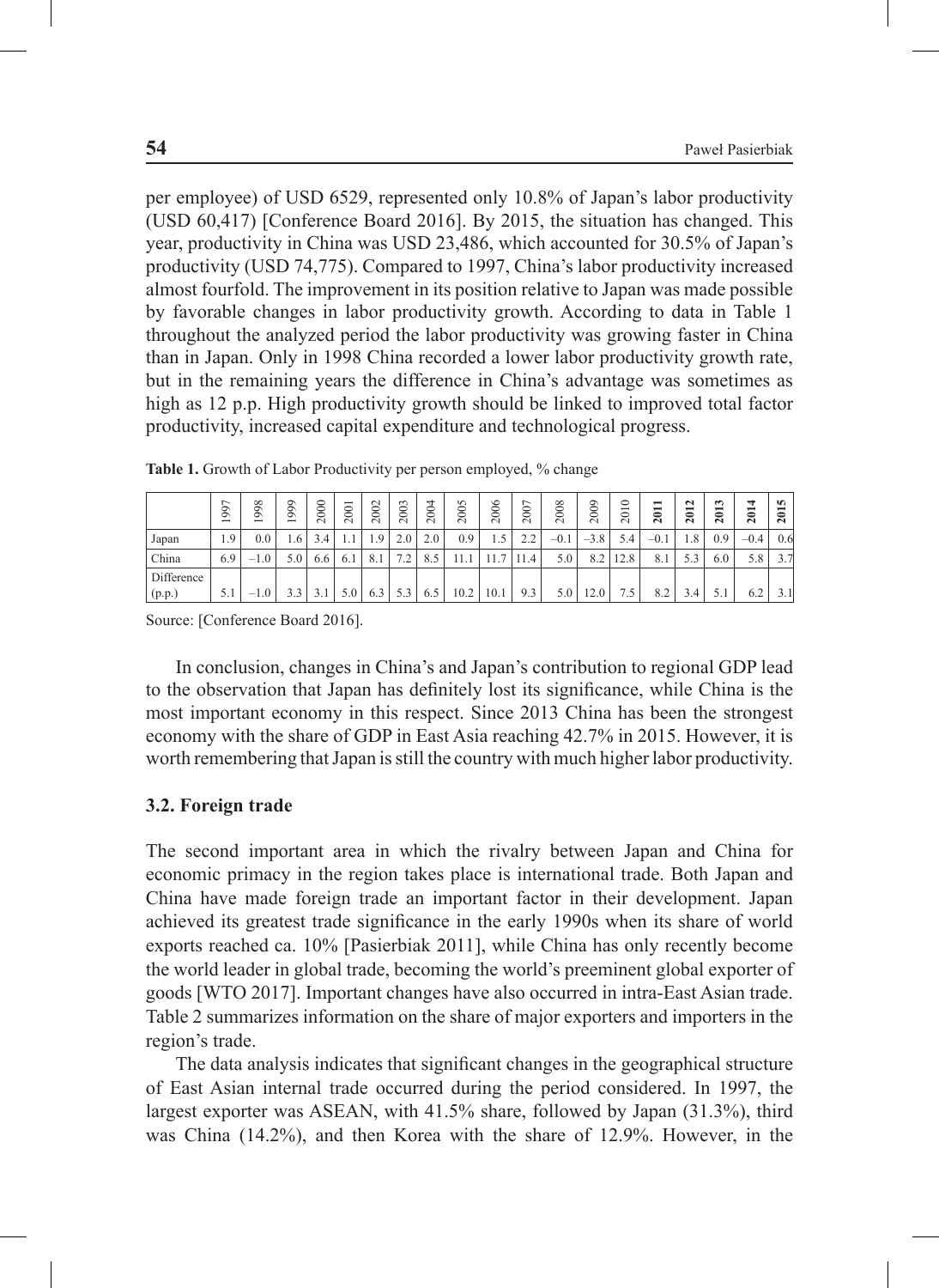|               |      | 1997 |      | 2002 | 2009 |      | 2015 |      |  |
|---------------|------|------|------|------|------|------|------|------|--|
| Specification | Exp. | lmp. | Exp. | lmp. | Exp. | Imp. | Exp. | lmp. |  |
| <b>ASEAN</b>  | 41.5 | 45.4 | 40.1 | 37.5 | 37.9 | 36.4 | 36.7 | 41.7 |  |
| China         | 14.2 | 14.4 | 19.5 | 23.1 | 24.9 | 30.9 | 32.6 | 30.3 |  |
| Japan         | 31.3 | 27.3 | 27.7 | 26.3 | 22.9 | 20.2 | 15.7 | 17.2 |  |
| Korea         | 12.9 | 12.9 | 12.7 | 13.1 | 14.4 | 12.5 | 15.0 | 10.9 |  |

**Table 2.** Geographical breakdown of intra- East Asian trade in selected years (%)

Source: own preparation based on [IMF 2017].

following years there were big changes, especially regarding the position of Japan and China. It appears that in 2015, China's share of East Asian exports was 32.6%, surpassed by ASEAN's share (by 4.1 p.p.). The importance of Japan has fallen sharply (15.7%), equaling *de facto* South Korea (15%). On the import side, similar changes were observed. China firmly strengthened its importance as an East Asian importer (from 14.4 to 30.3%), while Japan's share declined significantly (from 27.3 to 17.2%). This demonstrates the deterioration of Japan's competitive position in the area of foreign trade in East Asia. The above analysis is confirmed by data illustrating the commercial relevance of China and Japan to the individual economies of the region.

As it has already been emphasized, significant modifications have been made to the export and import flows in East Asia during the period 1997–2015. The rise of China resulted from, among others, the growing tendency of East Asian countries to develop trade relations with the Middle Kingdom. This tendency occurs both in exports and imports. Based on the data in Table 3, it can be said unequivocally that China has improved its role as an export and import market to all East Asian countries. It has become the "trade hub" in East Asia, replacing Japan in that role [Ahn 2004]. In 1997, for 12 countries under consideration, China was by no means the first export destination, while in 2015 it was the most important export market for six East Asian countries. Even more clearly it is seen in the field of imports. In 1997 only in one case (*nota bene* for Japan), China was the primary supply market. By 2015, the situation has changed fundamentally – for 9 countries, China was the first import market. The importance of China in East Asia is even more evident when we consider the country's change in the ranking of trading partners for other countries in the region (see Table 3).

Unfortunately for Japan, the changes went in a generally opposite direction. Japan has lost its leading role as an export market for most of East Asia. In seven out of 12 cases changes were negative, in one positive, and in the other neutral. Between 1997 and 2015, the number of countries for which Japan was the first sales market fell from 7 to 5, and it was mainly China that took over this role. On the import side the changes were even more pronounced. While in 1997 Japan was the most important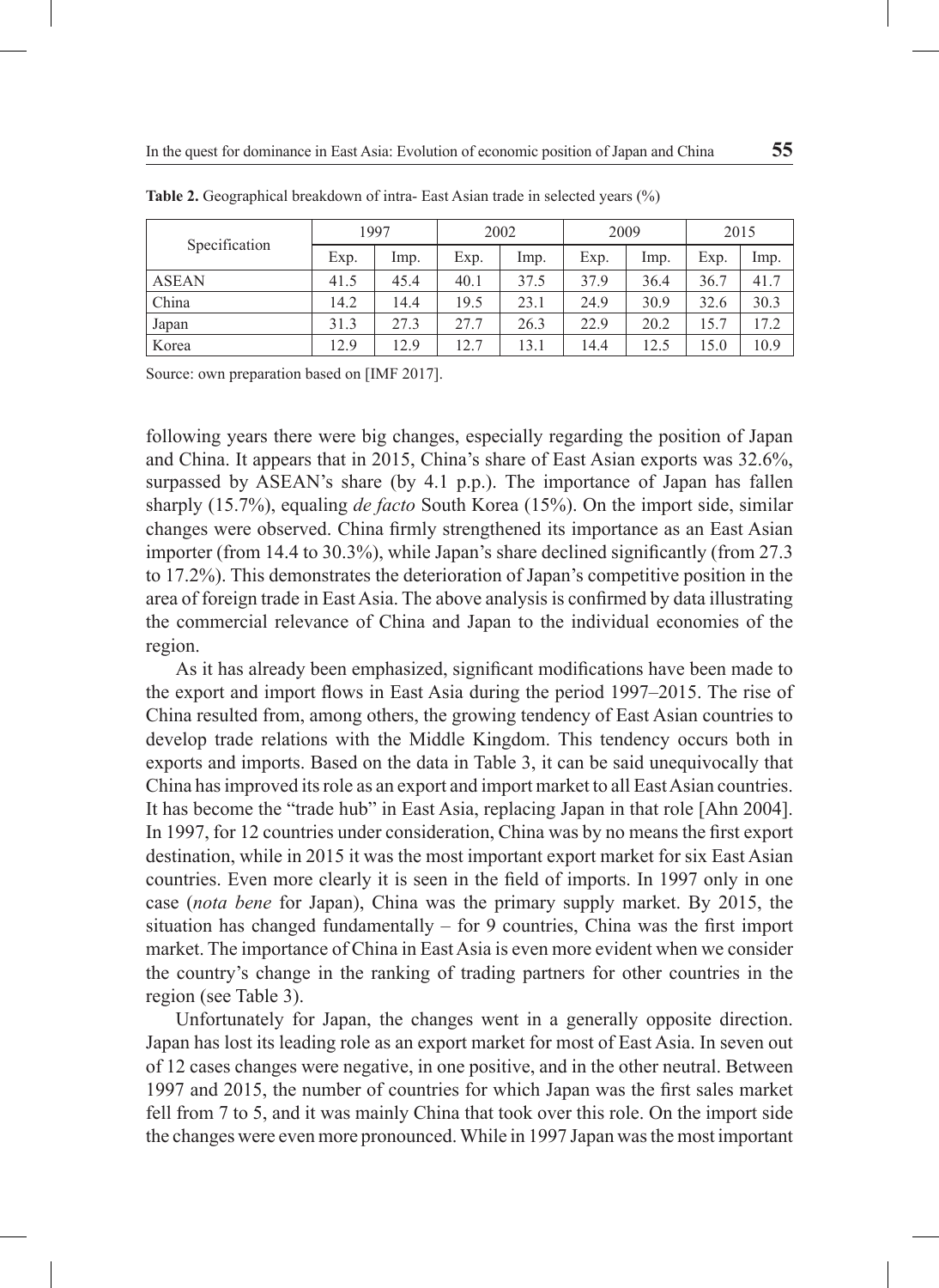|                   |                |                          |        | Export                   |                |        | Import         |                |                          |                |                |        |  |
|-------------------|----------------|--------------------------|--------|--------------------------|----------------|--------|----------------|----------------|--------------------------|----------------|----------------|--------|--|
|                   |                | Japan                    |        |                          | China          |        |                | Japan          |                          | China          |                |        |  |
| Specification     | 1997           | 5<br>201                 | Change | 1997                     | 5<br>201       | Change | 1997           | $\sim$<br>201  | Change                   | 1997           | 2015           | Change |  |
| Brunei Darussalam | 1              | $\mathbf{1}$             | -      | 9                        | 8              | $+1$   | 3              | 5              | $-2$                     | 5              | 3              | $+2$   |  |
| Cambodia          | 6              | 1                        | $+5$   | $\overline{4}$           | $\overline{2}$ | $+2$   | $\overline{4}$ | 7              | $-3$                     | 5              | $\overline{2}$ | $+3$   |  |
| China             | 1              | $\mathbf{1}$             | -      | $\overline{\phantom{0}}$ | -              |        | 1              | $\overline{2}$ | $-1$                     | -              | -              |        |  |
| Indonesia         | 1              | $\mathbf{1}$             | -      | $\overline{4}$           | $\overline{2}$ | $+2$   | 1              | 3              | $-2$                     | 4              | 1              | $+3$   |  |
| Japan             |                | $\overline{\phantom{0}}$ | -      | $\overline{2}$           | 1              | $+1$   | -              | —              | $\overline{\phantom{0}}$ | 1              | 1              |        |  |
| Korea             | 1              | 3                        | $-2$   | $\overline{2}$           | 1              | $+1$   | 1              | $\overline{2}$ | $-1$                     | $\overline{c}$ | 1              | $+1$   |  |
| Laos              | $\overline{2}$ | $\overline{4}$           | $-2$   | $\overline{4}$           | $\overline{2}$ | $+2$   | 3              | 6              | $-3$                     | $\overline{4}$ | $\overline{2}$ | $+2$   |  |
| Malaysia          | $\overline{2}$ | 3                        | $-1$   | 5                        | $\overline{2}$ | $+3$   | 1              | 3              | $-2$                     | 5              | 1              | $+4$   |  |
| Myanmar           | $\overline{2}$ | 3                        | $-1$   | $\mathcal{E}$            | 1              | $+2$   | 4              | $\overline{4}$ | $-4$                     | $\overline{c}$ | 1              | $+1$   |  |
| Philippines       | 1              | $\mathbf{1}$             | -      | 6                        | $\overline{2}$ | $+4$   | 1              | $\overline{2}$ | $-1$                     | 4              | 1              | $+3$   |  |
| Singapore         | $\overline{2}$ | 4                        | $-2$   | $\overline{4}$           | 1              | $+3$   | 1              | 3              | $-2$                     | 4              | 1              | $+3$   |  |
| Thailand          | 1              | $\overline{2}$           | $-1$   | $\overline{4}$           | 1              | $+3$   | 1              | $\overline{2}$ | $-1$                     | 4              | 1              | $+3$   |  |
| Viet Nam          | 1              | $\overline{2}$           | $-1$   | 3                        | 1              | $+2$   | 3              | 4              | $+1$                     | 5              | 1              | $+4$   |  |

**Table 3.** Ranks of Japan and China as trade markets for East Asian countries

Source: own preparation based on [IMF 2017].

source of supply for seven East Asian countries, in 2015, unfortunately, for none. Again, this role was taken over by China.

The above analysis confirms that in the area of trade, the balance of power has definitely changed in favor of China. Japan was not able to resist its decline in East Asian trade, which happened due to a number of factors. At the same time, it is worth remembering that the data above are presented in a traditional way. The qualitative changes in international trade, the international fragmentation of production, the increasing trade in parts and components causes that if one were to use other than traditional instruments to evaluate the changes, the results could be different.

### **3.3. Foreign direct investments**

Another important area in which the changes in Japan and China's position in East Asia are manifested are capital flows. Today, foreign direct investment is responsible for a significant proportion of this flow and is one of the most important forms of capital transfer. In search for competitive advantage, companies are willing to relocate all or part of their activities abroad. These activities are also being undertaken in the East Asian region. In 2015, the value of the stock of FDI to the region amounted to USD 3.3 trillion, representing 13.1% of global inflows [UNCTAD 2016]. On a global scale, Japan has traditionally played a major role in the FDI outflows, and nowadays China has also become an active global investor. In 2015, both countries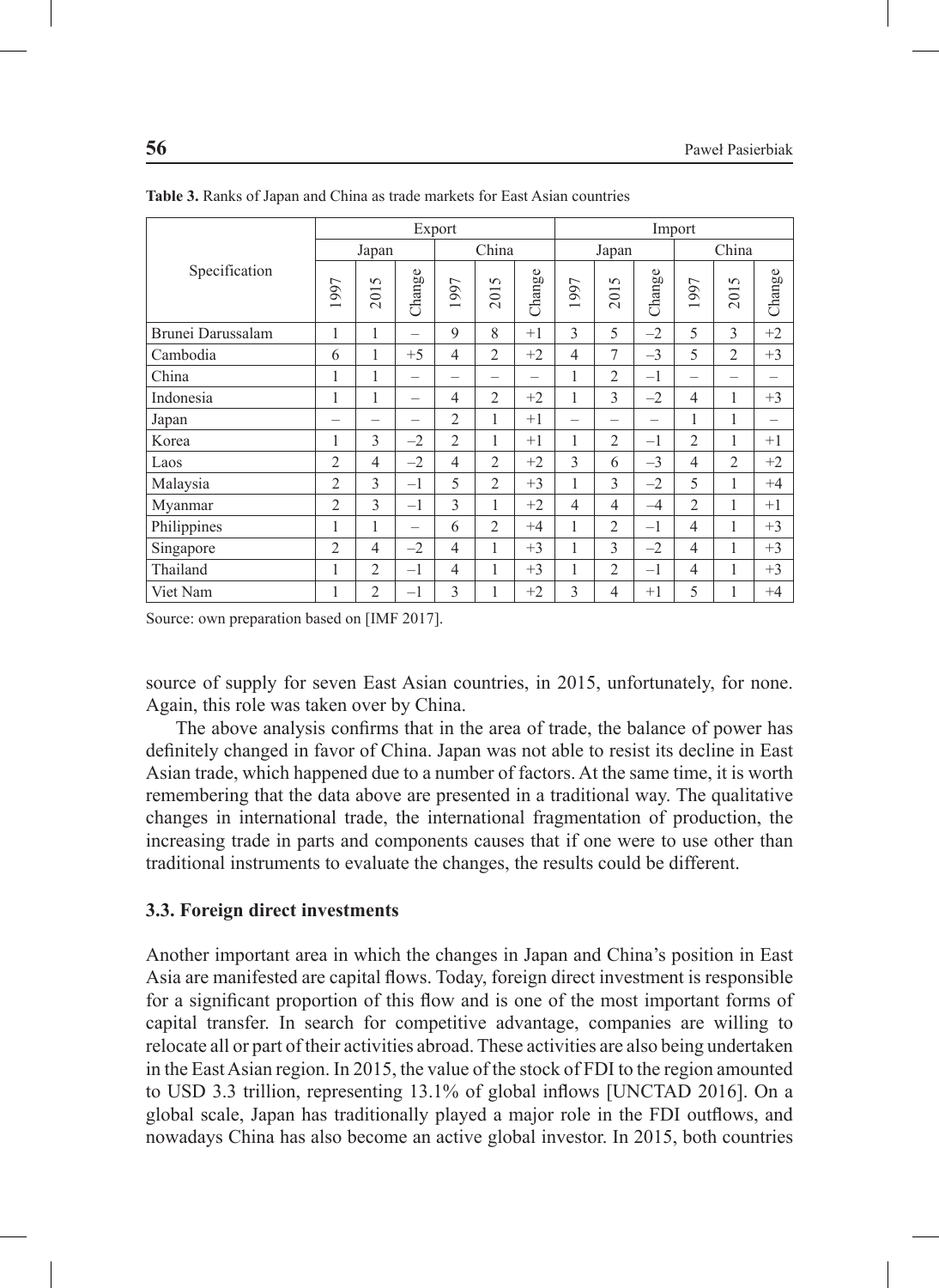have invested abroad a similar value of investments.<sup>4</sup> The growing investment activity of Chinese companies has made the accumulated FDI stock comparable to the value of Japanese investments (USD 1.010 billion for China compared to USD 1.227 billion for Japan in 2015) [UNCTAD 2016]. A comparison of these countries as hosts of FDI looks quite different. Japan is the country with relatively small amount of capital invested (total cumulative value in 2015 was about USD 171 billion), while China is estimated to host investments valued at USD 1221 billion [UNCTAD 2016].

The investment activity and the rivalry between China and Japan take place also in East Asia. There is, however, a fundamental difference between these countries: while Japan is a major investor in East Asia with a very low level of investment flowing into that country, China is one of the main recipients of FDI and a more and more active investor. However, the situation is complex, as in East Asia relatively large changes take place also in the area of FDI. Figure 3 depicts the significance of economies in East Asia as the location of East Asian foreign direct investments.<sup>5</sup>



**Fig. 3.** ASEAN, China, Japan and South Korea as destinations for East Asian investors in the years 2001–2012, FDI stock in %

Source: own preparation based on [UNCTAD 2014].

In Figure 3, the marginalization of Japan as a location for East Asian investment is well recognized. The share of this country in the cumulative investments in the period 2001–2012 ranged from 0.9 to 3.4%. Among others, this is a consequence of

<sup>4</sup> Japan invested USD 128.7 billion and China USD 127.6 billion [UNCTAD 2016].

<sup>&</sup>lt;sup>5</sup> Due to the lack of statistical data for entire period, FDIs are analyzed for the period of 2001– 2012.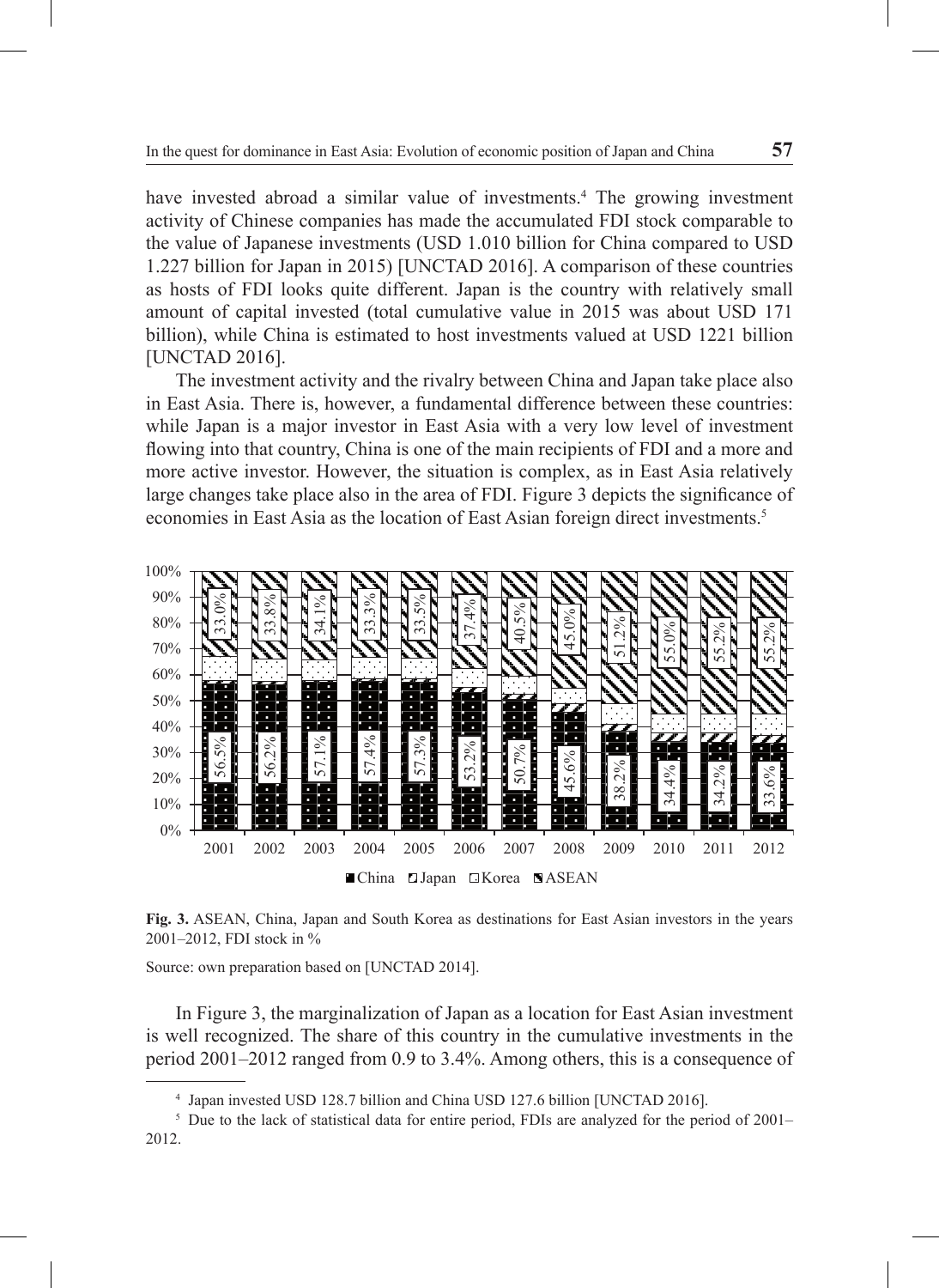the traditional approach of this country to incoming FDI, treated with reluctance. Meanwhile, China's share was significantly higher – in 2001 56.5% of the investment was located in that country and this level remained stable until 2005. Since 2006, there has been an increase in the importance of ASEAN countries as a location for investment by East Asian countries, together with a fall of China's share. In 2012 ASEAN accounted for 55.2% of investments stock in East Asia, while China's share fell to 33.6%. It is worth noting that the position of South Korea was stable throughout the period. The decline of China's importance as a destination for East Asian investments was a result of, among others, increasing attractiveness of ASEAN countries for other countries, including China. As a consequence, investments in China became relatively less important.

The analysis of the geographic structure of major investors in East Asia (Fig. 4) gives a different picture of the situation.



**Fig. 4.** ASEAN, China, Japan and South Korea as investors in East Asia in the years 2001–2012, FDI stock in %

Source: own preparations based on [UNCTAD 2014].

Figure 4 points to Japan as the most important East Asian investor. In 2001, the share of investment in East Asia was 53%, but in the following years Japan's share declined and reached 40% in 2012. Japan, which became the first developed country among East Asian countries, was also the first and most important source of capital for these countries. Since 2007, there has been a clearer decline in Japan's share and, on the other hand, an increase in ASEAN's share. At the same time, it can be seen that China is slowly emerging as a regional investor. In 2012, 5.5% of the stock value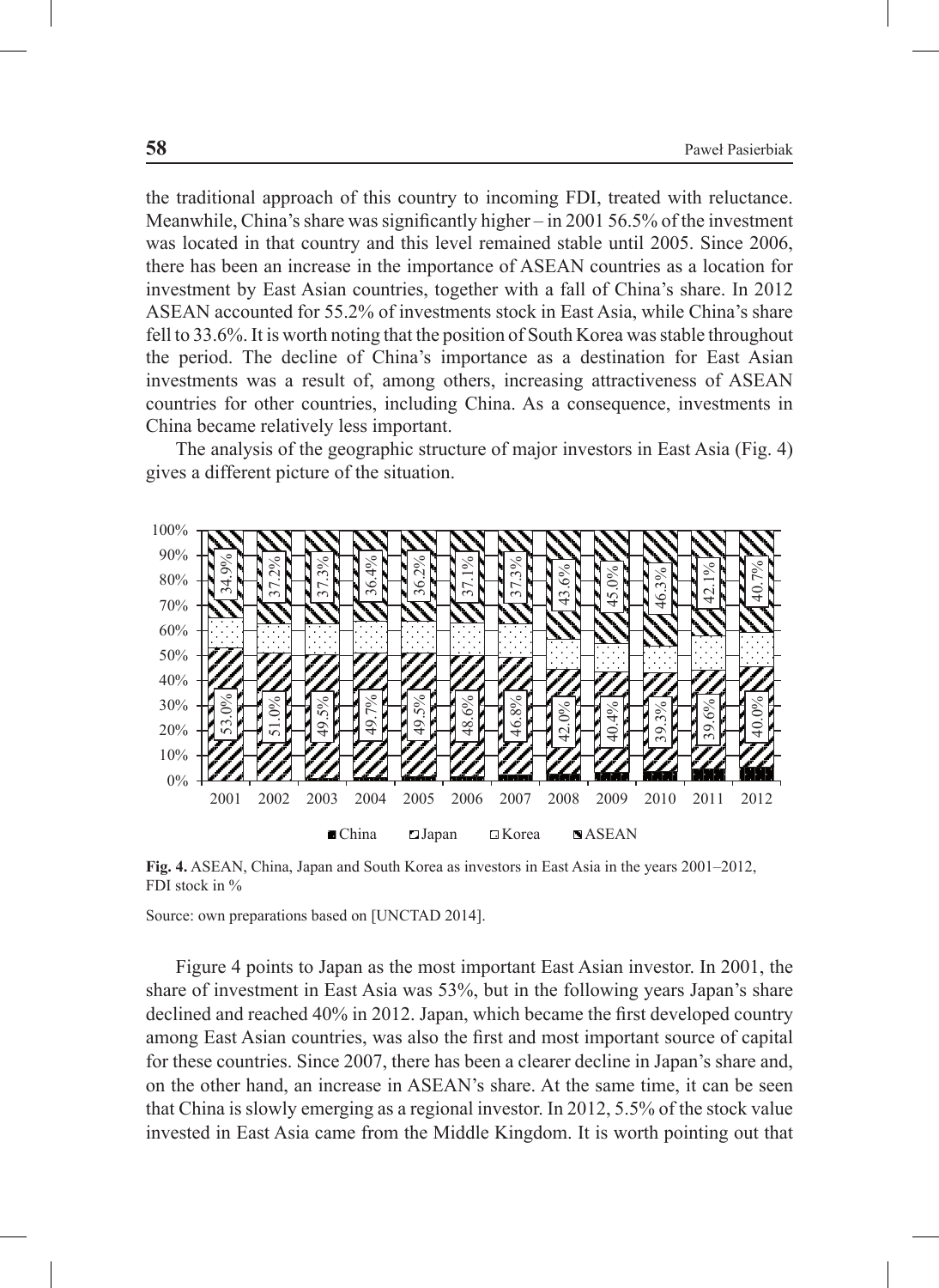South Korea's share was stable at 11–13% level. Changes in the geographical structure of investors in East Asia resulted from several factors. First, as Japanese investments were more and more regionally oriented, the growth rate of ASEAN and China's investment in the region was even higher. Second, China has diversified its target markets for capital exports, recognizing East Asia as an important area of its investment activity. This is confirmed by the growing engagement in ASEAN countries, among others, due to lower labor costs in some of them and access to sources of raw materials [YnFx 2013].

### **4. Conclusions**

The analysis carried out in this study indicates that Japan's strong economic position in East Asia has noticeably waned, and that in almost all areas of concern, China's economy has improved.

First, Japan's initial domination in regional GDP creation (63.3% in 1997) was significantly weakened. The dynamics of economic growth have led to the replacement of Japan by China. In 2015, the latter country was the region's first economy with a GDP share of 42.7%, while Japanese share was 36%. The high gap in growth rates is explained by the difference in labor productivity growth, which in China was much more favorable than in Japan.

Second, China is becoming the dominant trade hub in East Asia. While its share in the region's trade is still below ASEAN's (exports 32.6 versus 36.7%, imports 30.3 versus 41.7%), it is a much better result than for Japan (15.7% in exports and 17.2% in imports). In comparison to 1997, the roles of China and Japan have reversed. Additionally, in comparison to Japan, China is now a much more important export and import market for almost all region's economies, and it ranks much higher as a trade partner for East Asian economies.

Third, in the area of foreign direct investment China attracts much more investment than Japan, but it should be emphasized that other East Asian countries also increase their investment attractiveness. On the other hand, Japan is still the most important investor in the region, with a share of 40%. China has a much smaller but growing role in this process. In 2012 its share in FDI stock invested in the region amounted to 5.5%.

If the above mentioned tendencies persist, China will gain a dominant position in East Asia, and hence the possibility of easier implementation of its own system of preferences. While China cannot be called the dominant economy yet, it is already possible to identify areas (e.g. trade) in which China's role is leading. However, it should be remembered that the presented characteristics are standard and based on the basic indicators. If we consider the quality factors, like for instance what contributes to economic growth, the commodity trade structure, the international fragmentation of production, the production networks and the development of trade in parts and components, then the situation in terms of China and Japan's economic